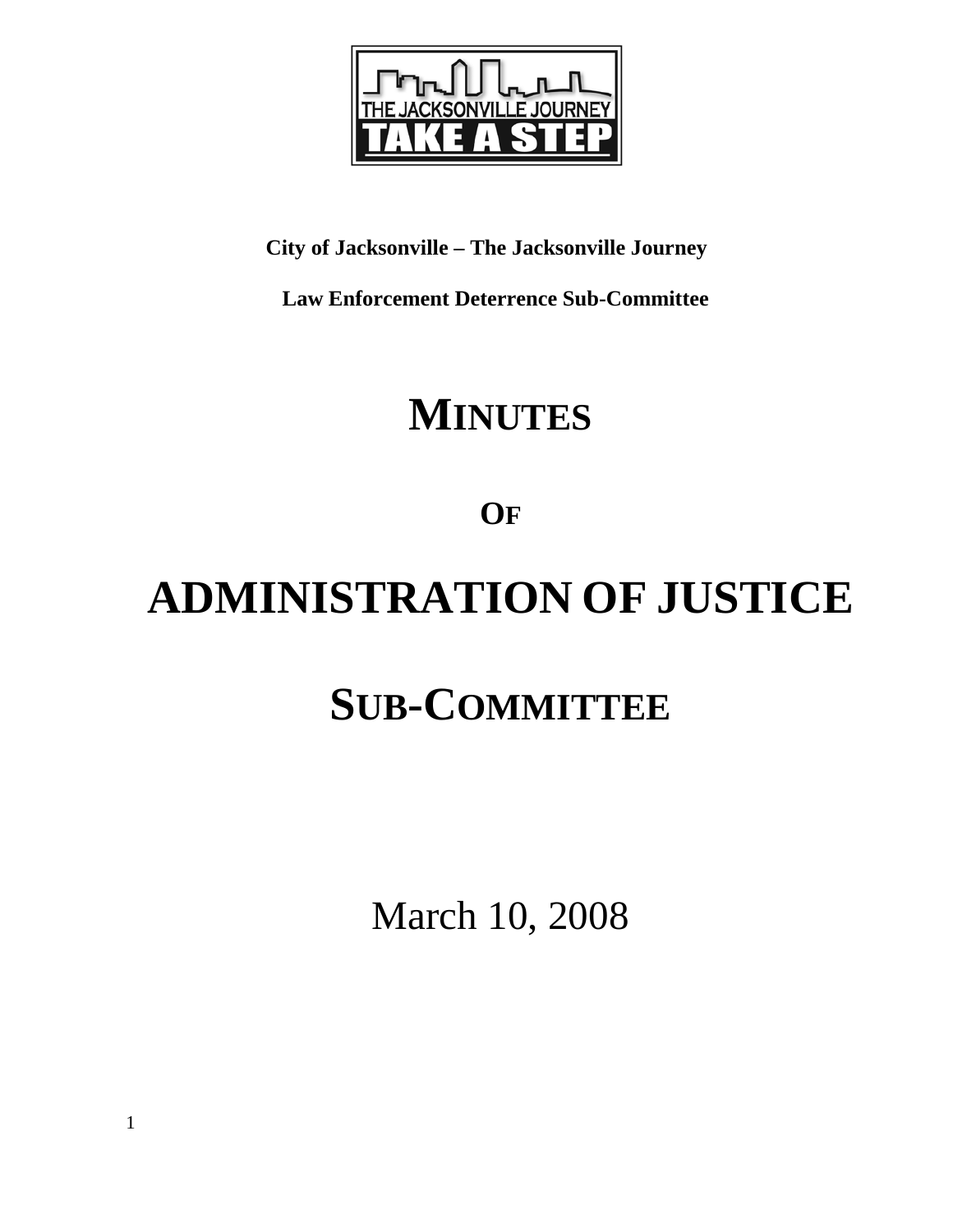#### **The Jacksonville Journey – Law Enforcement Deterrence**

#### **Sub-Committee**

#### **March 10, 2008**

#### **4:15 p.m.**

**PROCEEDINGS before the Jacksonville Journey – Law Enforcement Deterrence Sub-Committee taken on Monday, March 10, 2008, Edward Ball Building, 8th Floor – 214 N. Hogan Street, Jacksonville, Duval County, Florida commencing at approximately 4:15 p.m.** 

**Administration of Justice Sub-Committee** 

**John Jolly, Chair Frank Mackesy, Member Michael Weinstein, Member Howard Maltz, City of Jacksonville Staff Representative**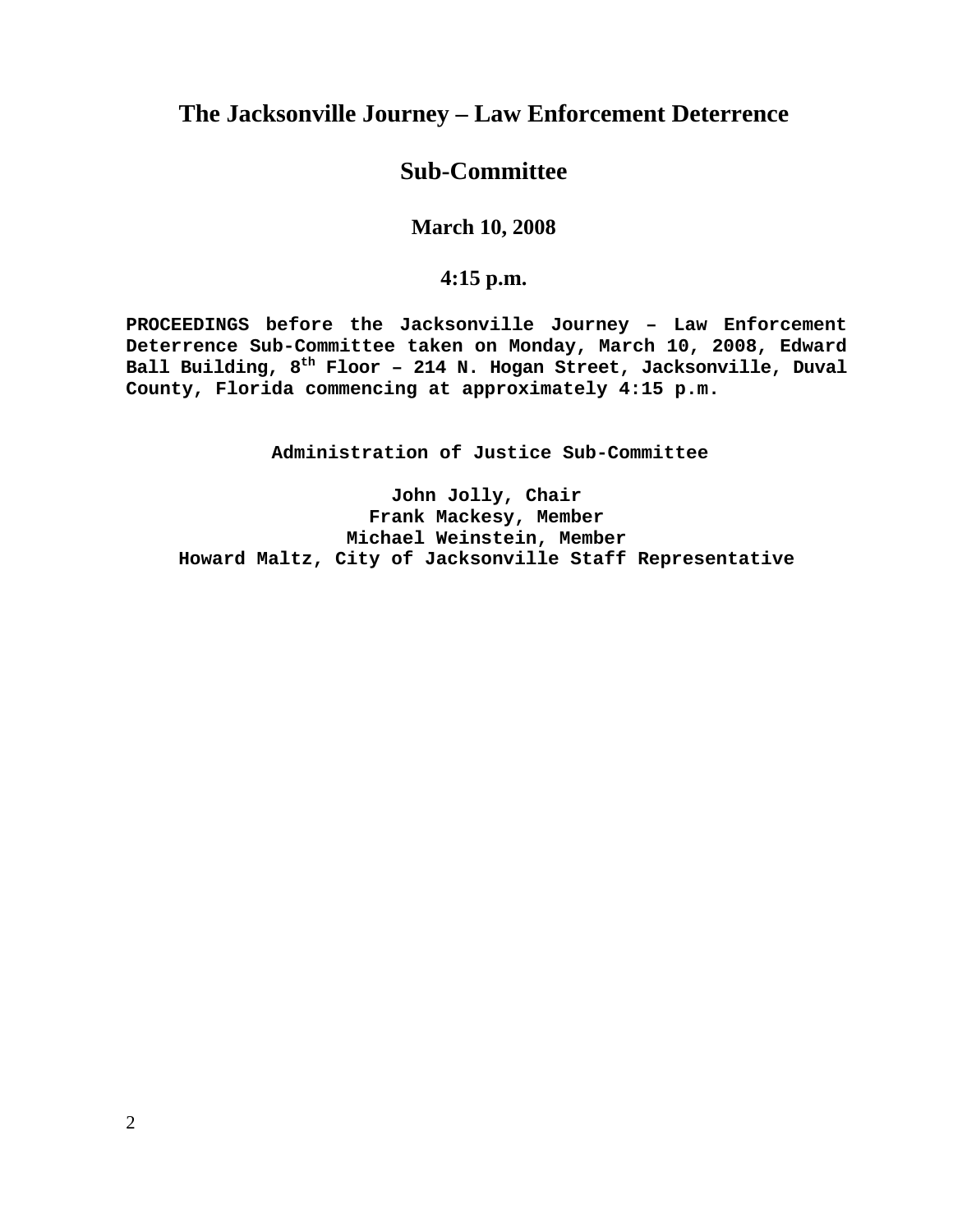#### **APPEARANCES**

#### **COMMITTEE CHAIR & MEMBERS:**

JOHN JOLLY, Chair FRANK MACKESY, Member MICHAEL WEINSTEIN, Member

#### **PROFESSIONAL STAFF:**

HOWARD MATLZ, Office of General Counsel

## **STAFF:**

RENEE STOLTZ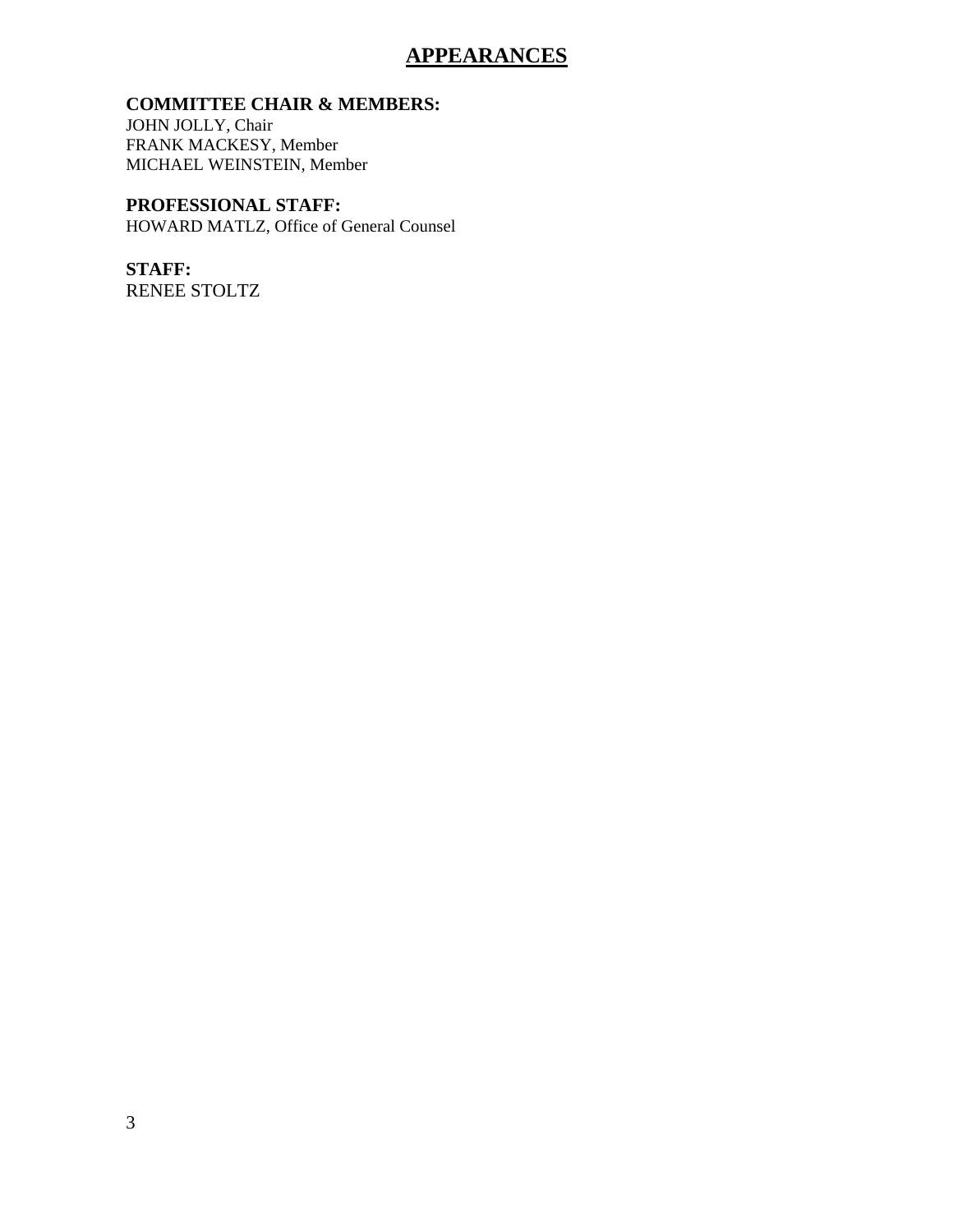March 10, 2008

Administration of Justice 4:15 p.m.

**Call to Order and Comments.** Chairman Jolly called the meeting to order at approximately 4:20 p.m.

**1. Approval of Minutes.** Mr. Weinstein moved to approve the minutes from the February 19, 2008 meeting, seconded by Mr. Mackesy. All members approved said minutes.

**2. Purpose of Meeting.** Mr. Maltz opened the meeting with a discussion of a meeting he had with David Valentine following Mr. Valentine's request to the Mayor's Office to meet regarding suggestions he had for reducing the jail population. During Mr. Maltz's meeting with Mr. Valentine, he suggested that bondsmen could more efficiently perform services currently offered by JSO's Pre-trial Services program. In addition, Mr. Valentine expressed concern regarding the amount of time needed to process individuals once they have posted bond.

Mr. Maltz then presented to the committee a draft report concerning the subcommittee's findings and recommendations to be made to the Law Enforcement and Deterrence Committee. The remainder of the meeting consisted of an in-depth discussion of the content of the draft report. Committee members agreed that another subcommittee meeting would be necessary to complete the report.

4